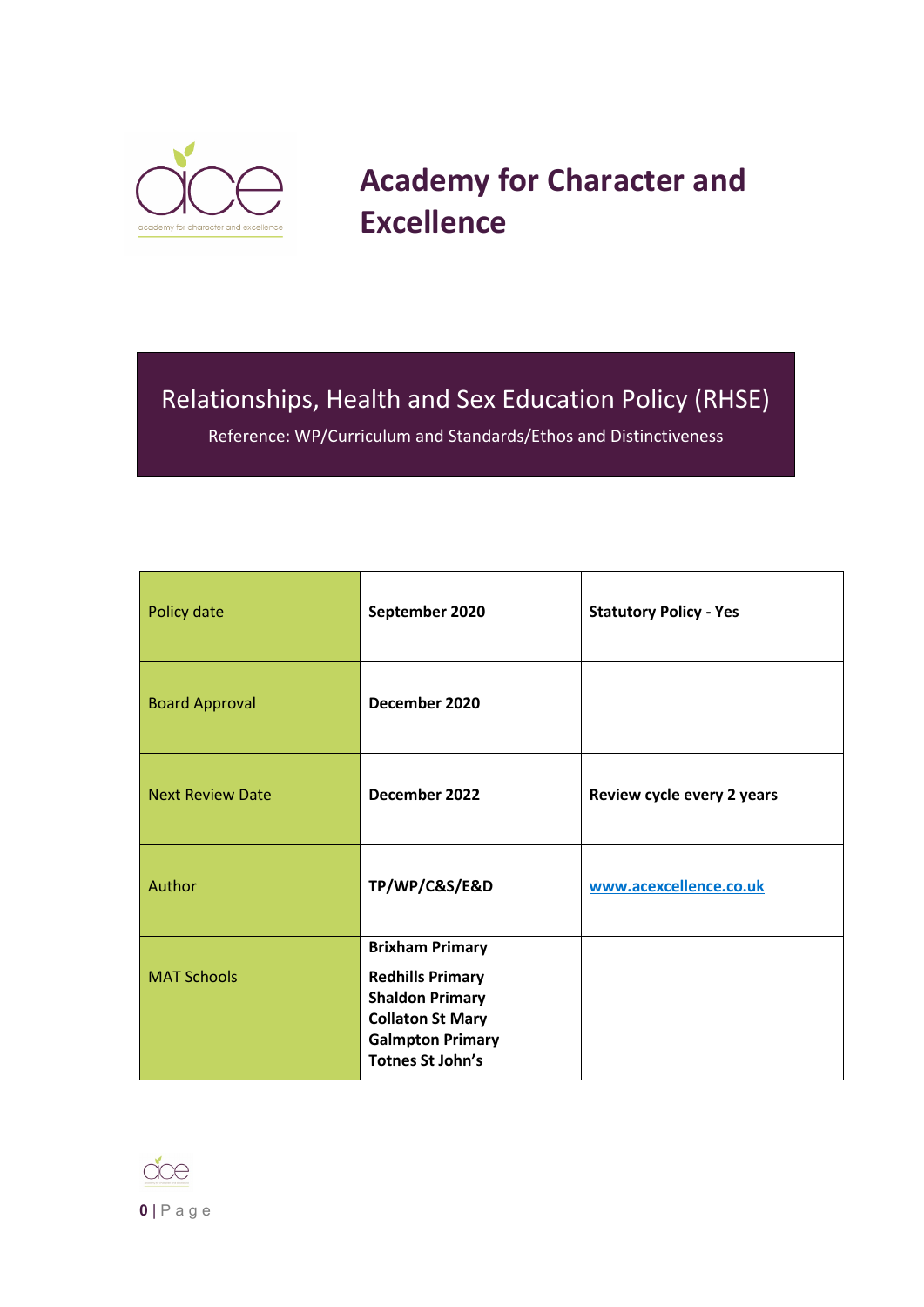## **Contents**

| Appendix 5: A Charter for faith sensitive and inclusive relationships education, relationships and sex education (RSE) and |  |
|----------------------------------------------------------------------------------------------------------------------------|--|
|                                                                                                                            |  |
|                                                                                                                            |  |

#### *John 10:10*

#### *I have come that they may have life, and have it to the full.*

Our school's approach to Relationships, Health and sex Education follows that of the Church of England Education Office in that it seeks to be faith-sensitive and inclusive. It is underpinned by Our Vision of *'Life in all its fulness* and ensures that all of school life incorporates the values of the Christian Faith. These values are central to all that we do and determine how we will implement all policies and procedures. We want to ensure that through our gateways of citizenship, leadership, expression, exploration and flourishing, all pupils and adults are shown how to be compassionate, passionate, honest, inspiring and responsible individuals. By starting with our vision, we aim to ensure that all members of our school community understand our expectations, our practice and the ways in which we will implement this Policy.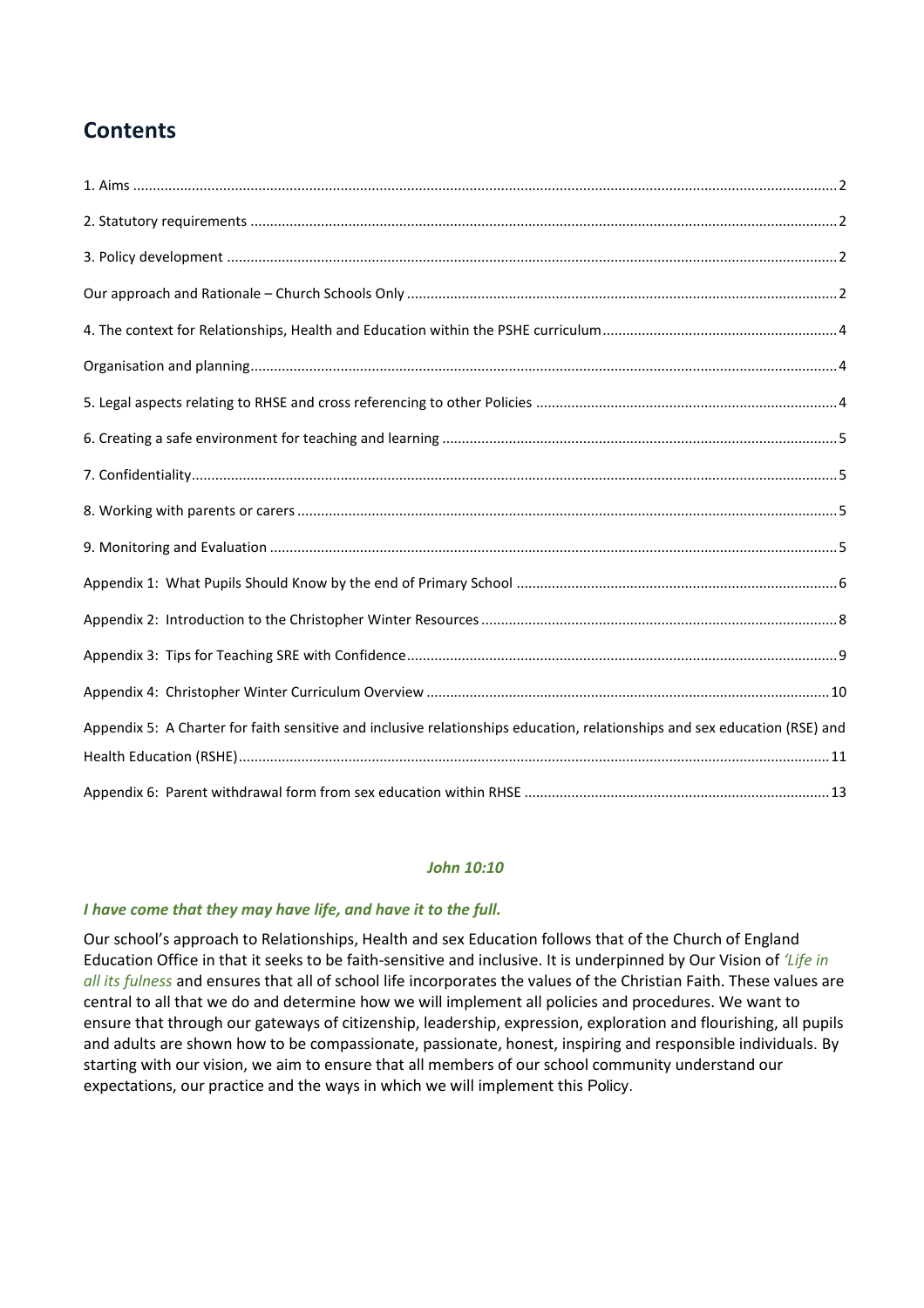#### <span id="page-2-0"></span>**1. Aims**

This policy will apply to all parents and carers within all of our Schools with the Academy for Character and Excellence in relation to the Relationships, Health and Sex Education curriculum.

This policy will be reviewed every two years unless significant curriculum changes occur before the review date.

The aims of relationships and sex education (RHSE) at the schools within our Trust are to:

- Provide a framework in which sensitive discussions can take place
- Prepare pupils for puberty, and give them an understanding of sexual development and the importance of health and hygiene
- Help pupils develop feelings of self-respect, confidence and empathy
- Create a positive culture around issues of sexuality and relationships
- Teach pupils the correct vocabulary to describe themselves and their bodies

### <span id="page-2-1"></span>**2. Statutory requirements**

As a primary school within a Multi Academy Trust we must provide relationships education to all pupils as per section 34 of th[e Children and Social work act 2017.](http://www.legislation.gov.uk/ukpga/2017/16/section/34/enacted)

We do not have to follow the National Curriculum but we are expected to offer all pupils a curriculum that is similar to the National Curriculum including requirements to teach science which would include the elements of sex education contained in the science curriculum.

In teaching RSE, we are required by our funding agreements to have regard t[o guidance](https://www.gov.uk/government/consultations/relationships-and-sex-education-and-health-education) issued by the secretary of state as outlined in section 403 of th[e Education Act 1996.](http://www.legislation.gov.uk/ukpga/1996/56/contents)

At Brixham Church of England Primary School we teach RHSE as set out in this policy.

### <span id="page-2-2"></span>**3. Policy development**

This policy has been developed in consultation with staff, pupils and parents and involved the following steps:

- 1. Review a member of staff or working group pulled together all relevant information including relevant national and local guidance
- 2. Staff consultation all school staff were given the opportunity to look at the policy and make recommendations
- 3. Parent/stakeholder consultation parents and any interested parties were invited to attend a meeting about the policy
- 4. Pupil consultation we investigated what exactly pupils want from their RHSE
- 5. Once amendments were made, the policy was shared with governors for comments
- 6. The Trust directors holding the Ethos and Distinctiveness and Curriculum and Standards portfolios were consulted with and ratified this policy before submitting to the board of directors.
- 7. Approval The board of directors approve the policy once these steps have been completed.

#### <span id="page-2-3"></span>**Our approach and Rationale – Church Schools Only**

Our school's approach to RSHE follows that of the Church of England Education Office in that it seeks to be faithsensitive and inclusive. It is underpinned by two key Biblical passages:

#### *"So God created humankind in his image, in the image of God he created them" (Genesis 2:7)*

*"I have come in order that you might have life - life in all its fullness" (John 10:10)*

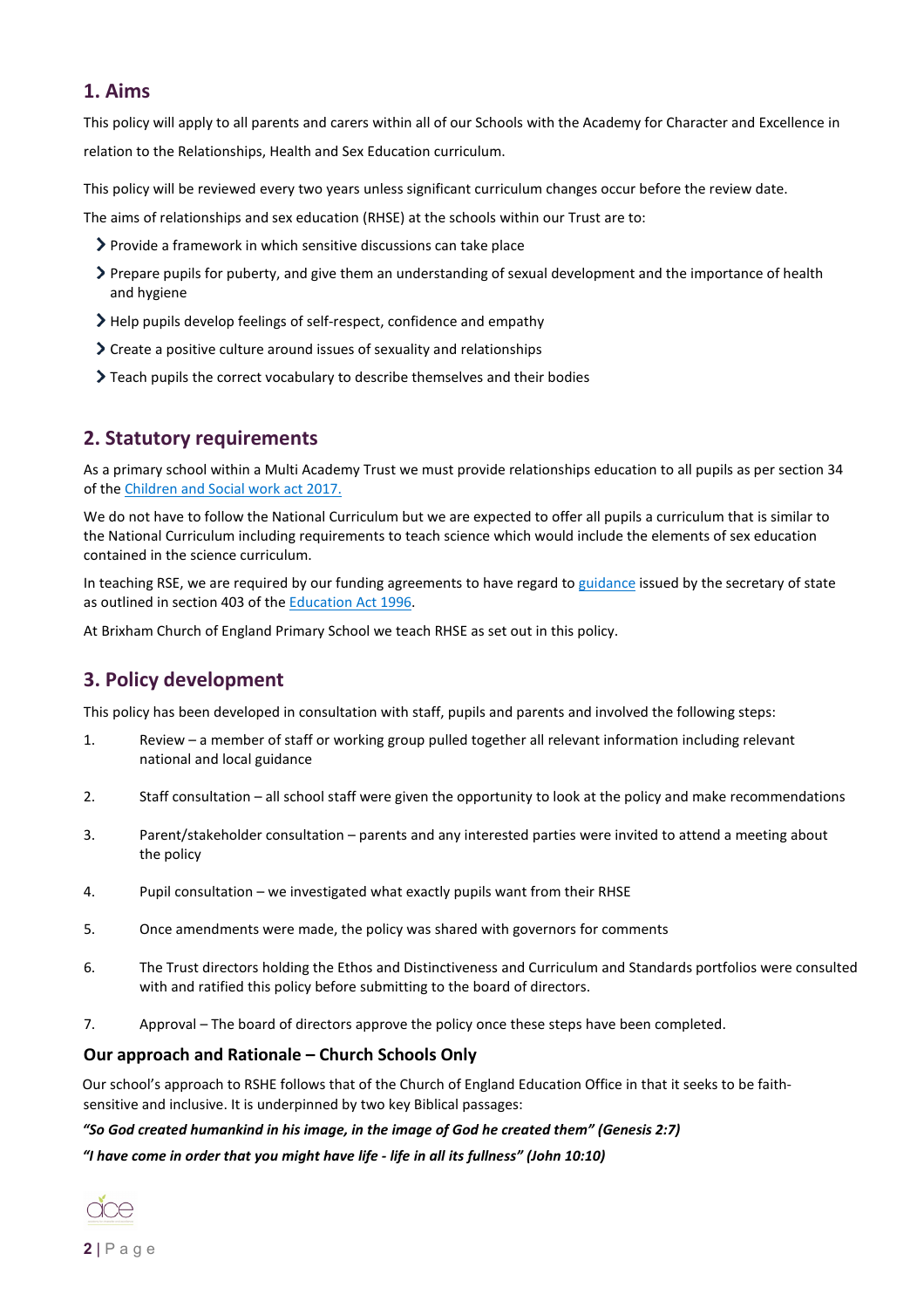The Church of England's Pastoral Advisory Group has set out some principles for living well together, accommodating difference and diversity within churches, especially in relation to LGBTI+ people, which provide helpful context and principles for schools. Church of England schools should ensure that their RSHE curriculum protects, informs and nurtures all pupils. It should clearly differentiate between factual teaching (biology, medicine, the law, marriage, different types of families and the composition of society) and moral teaching about relationships and values, recognising that the distinction can be easily blurred and there needs to be discernment about the manner in which this is taught within a moral (but not moralistic) framework.

In Brixham Church of England School, everyone will be treated with dignity as all people are made in the image of God and are loved equally by God.

All pupils have a right to an education which enables them to flourish and is set in a learning community where differences of lifestyle and opinion (within that which is permissible under UK law) are treated with dignity and respect; where bullying of all kinds is eliminated; and where they are free to be themselves and fulfil their potential without fear.

Our school seeks to ensure that the RSHE curriculum protects, informs and nurtures all pupils. It clearly differentiates between factual teaching (biology, medicine, the law, marriage, different types of families and the composition of society) and moral teaching about relationships and values, recognising that the distinction can be easily blurred and that there needs to be discernment about the manner in which this is taught. We teach RSHE within a moral (but not moralistic) framework.

RSHE at Brixham Church of England Primary School is about what constitutes wellbeing and loving care for ourselves (Physical and Mental Health Education), how we show loving care for others (Relationships Education) and, when at an appropriate age and stage in life, how we show loving care to those we choose to be intimate with, including within marriage (Sex Education).

It is also about the spiritual and moral aspects of healthy, loving and nurturing relationships within a context of a Christian vision for the purpose of life.

We will use the guidance and resources from <https://goodnessandmercy.co.uk/>to ensure our teaching is in line with the Church of England's guidance.

*Goodness & Mercy* is a selection of RSHE resources written primarily for Church of England schools. It is named from the last line of the well-loved 23rd Psalm**:** *"Surely goodness and mercy shall follow me all the days of my life and I shall dwell in the house of the Lord for ever."*

The gifts of goodness and mercy are those that we hope will follow all our pupils all the days of their lives and will bring joy, peace and comfort. Goodness and mercy are gifts but they need careful cultivating. These resources seek to help children and young people to understand and abound in goodness and mercy: in their relationship with themselves, with others and with intimate partners so that they may have *"Life in all its fullness." (John 10:10)*

These resources are written to meet both the mandatory requirements of the 2020 Department for Education guidance for RSHE, the Church of England Education Office Charter and the Section 48 Statutory Inspection of Anglican and Methodist Schools expectations.

Pupils will consider how to ensure that they treat themselves and others, at all times and in all contexts, with dignity and respect.

#### **This policy has been developed in accordance with –**

- DfE: RHSE guidance 2000 (Ref: DfEE 0116/2000)
- The Church Of England's Guidance to Schools https://www.churchofengland.org/more/education-andschools/church-schools-and-academies/relationships-sex-and-health-education
- Brook/PSHE Association/Sex Ed Forum document: -Sex and Relationships Education (RHSE) for the 21st Century, March 2014 (supplementary advice)
- KCSIE-Safeguarding guidelines for schools 2020

This policy has been updated in accordance with the above documents. A new RHSE scheme of work for Reception to Y6 has been purchased and is included in the PSHE overall scheme of work. The scheme (**CWP Teaching RHSE with Confidence in Primary Schools**) is highly recommended by the PSHE association and has been used successfully in many primary schools. This policy will be reviewed every two years or as needed to reflect any changes in legislation.

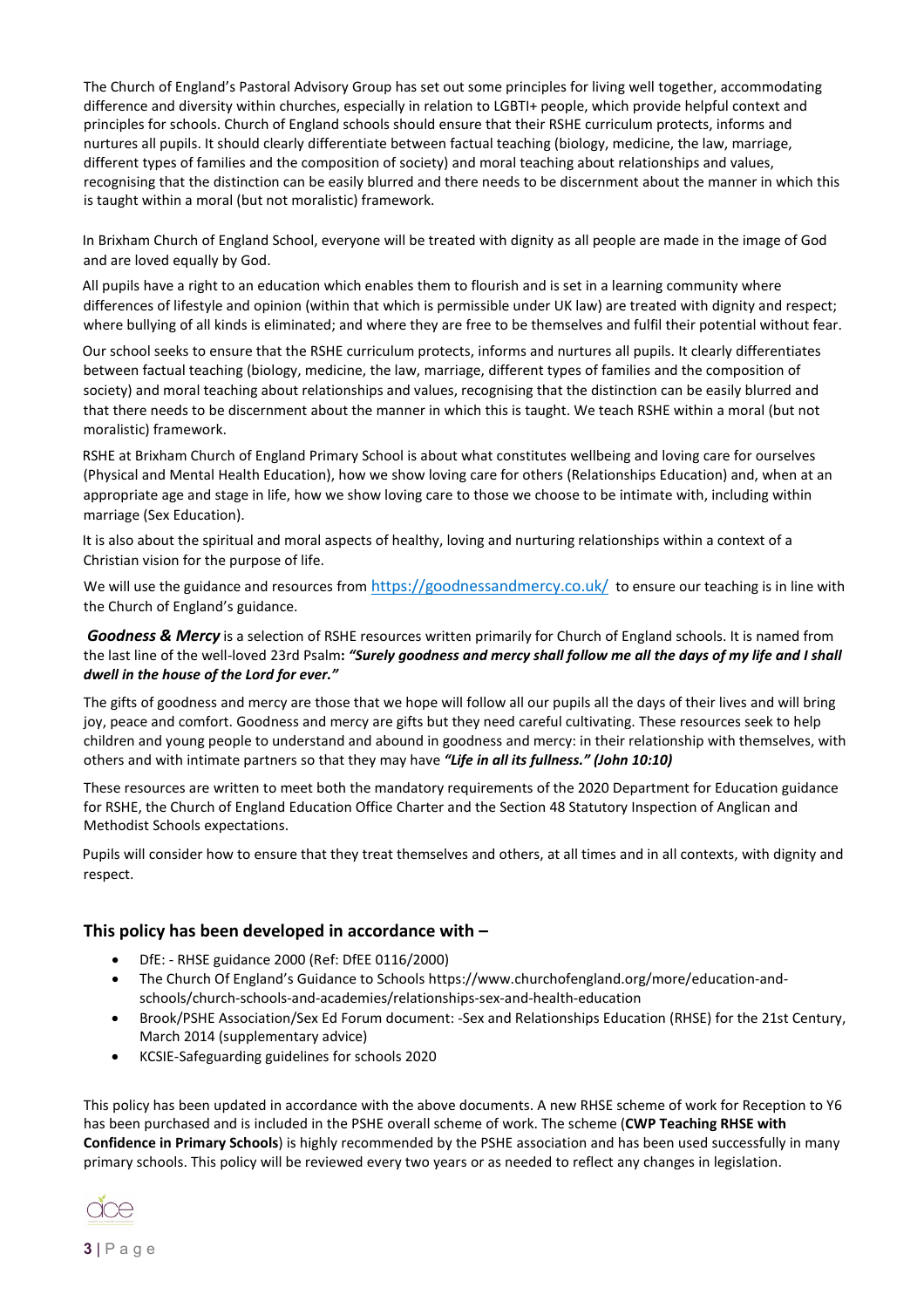### <span id="page-4-0"></span>**4. The context for Relationships, Health and Education within the PSHE curriculum**

Our school aims and values underpin the ways in which we ensure a whole school approach to provide an effective taught curriculum for all our pupils and a sensitive response to pastoral issues. We believe that pupils have an entitlement to learn about sex and relationships as part of the wider PSHE provision. We acknowledge the vital role of parents and seek to support them through on-going consultation and ensuring that the policy reflects their views. We aim to meet the needs of all our pupils and respond to the range of cultures and sexual diversity.

#### <span id="page-4-1"></span>**Organisation and planning**

Class teachers will deliver the sessions as set out in CWP 'Teaching RHSE with Confidence in the Primary School.' A staff meeting has been held to explore the sessions and to guide teachers to the relevant resources for the lessons. Our Ethos Committees have also contributed to this policy and considered very carefully our response to the teaching of RHSE.

As in all areas of the curriculum, teachers will use a variety of teaching and learning methods and approaches including discussion, project learning, DVD, circle time, group work, drama and role play.

Teachers should follow the plans for their year group in the new CWP scheme and deliver them over the second half of the summer term. All teaching materials required are integral to the scheme and are saved in the staff drive under 'RHSE Scheme of Work'.

Assessment should be planned as an integral part of teaching and learning. It should be active and participatory, helping pupils to recognise the progress they are making in developing their skills, attitudes, knowledge and understanding including their contribution to learning. In general, pupils will be taught in their normal mixed gender classes, although on occasion activities may be organised in single gender groupings to enable the pupils to focus on specific issues.

We actively encourage staff training through our ongoing programme of continuous professional development for all areas of PSHE to ensure that teachers are confident and skilled in the effective delivery of RHSE.

We believe that the class teacher is the most appropriate person to deliver the RHSE programme. However, staff will work closely with the School Inclusion Team as necessary with support of the delivery of the programme. This is most likely in Y5/6. The Pastoral team is fully aware of and involved in the development of the RHSE programme, its aims and objectives.

### <span id="page-4-2"></span>**5. Legal aspects relating to RHSE and cross referencing to other Policies**

Some elements of RHSE, as set out in the National Curriculum 2014, are statutory and mandatory for all pupils.

In addition, our curriculum will take into account the following government guidance: -

- Young people must learn about the nature of marriage and its importance for family life and the bringing up of pupil.
- Young people should be protected from teaching materials which are inappropriate, having regard to the age and the religious and cultural background of the pupils concerned.
- Parents have the right to withdraw their pupil from the non-statutory elements of RHSE.
- All schools have a duty to ensure that pupils with special needs and learning difficulties are properly included in RHSE.
- As with all curriculum areas the PSHE curriculum will give due regard to The Equality Act 2010 and its three main aims.
- To eliminate unlawful discrimination, harassment, victimisation and any other conduct prohibited by the Act.
- To advance equality of opportunity between people who share protected characteristics and people who do not share it
- To foster good relations between people who share a protected characteristic and people who do not share it.
- Best practise in Safeguarding arrangements including taking and recording disclosures (KCSIE 2020)

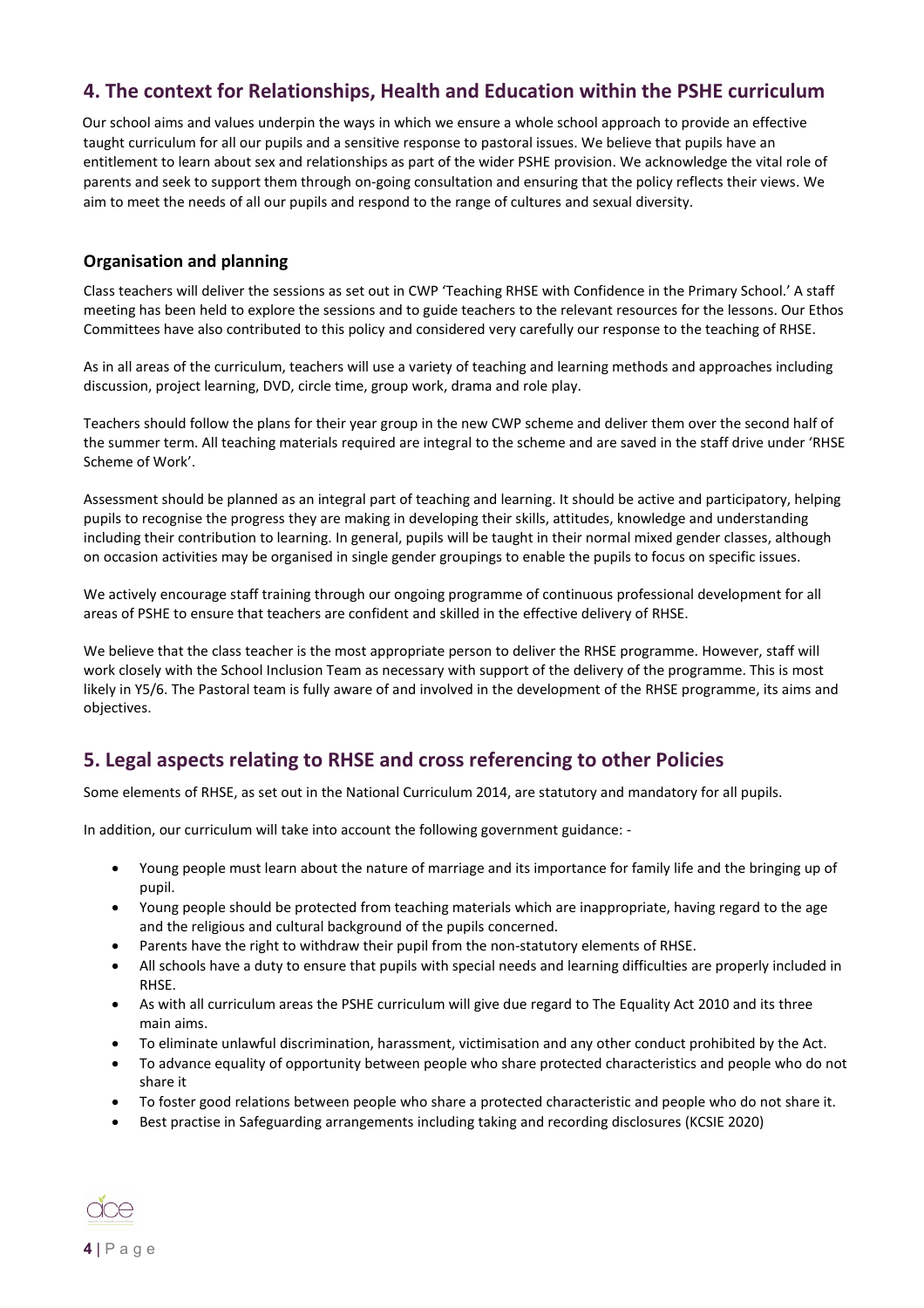### <span id="page-5-0"></span>**6. Creating a safe environment for teaching and learning**

It is our aim that pupils feel confident and comfortable when asking questions both in class and around school. In most cases, pupils' questions will be answered openly and honestly. However, on occasion, pupils may ask questions that are not appropriate (i.e. questions about a teacher's personal life or of a sensitive nature) and will not be answered.

There are useful 'tips' from CWP as to how best approach some issues/questions within the sessions – see teachers' guide below.

Teachers will develop a supportive climate in their classroom, with clearly defined ways of working and the appropriate language to use. In addition, staff have discussed a range of possible questions and have agreed that some questions may need to be answered on an individual basis and some may require a measured response appropriate to the maturity and level of understanding of the child. In some instances, certain questions will require parental involvement.

### <span id="page-5-1"></span>**7. Confidentiality**

Teachers cannot offer unconditional confidentiality. We believe our pupils need to be aware of this and understand the issues involved. It is our aim to support all our pupils through effective procedures.

Staff are aware that pupils sometimes share information of a confidential nature and understand and value the importance of their role. Staff will treat every confidence in a sensitive way so that the pupil feels supported but not gossiped about. However, both pupils and staff understand that there are some instances where confidences will have to be shared with others in order to protect and support the pupil.

For example, if a child makes reference to being involved, or likely to be involved in sexual activity, this will be dealt with through the school's Child Protection & Safeguarding Procedures, which are in line with Safeguarding Board Procedures.

The Trust's RHSE lead (Mrs Burns) and the school's Safeguarding lead are well trained in areas related to both policies. Staff will always challenge any inappropriate comments or any behaviours which could be seen as homophobic bullying, gender stereo typing or resulting from perceived differences.

### <span id="page-5-2"></span>**8. Working with parents or carers**

We as a school will work closely with parents and carers to raise the awareness of the

breadth of RHSE, how and when it is taught in school. The policy and programme of work is available to all parents and carers upon request. We acknowledge the right of parents/carers to withdraw their child from those aspects of the RHSE programme not included in the NC science. However, we encourage all parents who have concerns to discuss these with the Head teacher or Deputy. Quite often, when parents review the materials and aims of the lessons, they realise there is no need to withdraw their child from RHSE.

### <span id="page-5-3"></span>**9. Monitoring and Evaluation**

The school is committed to delivering effective RHSE for its pupils and recognises the value and importance of monitoring and evaluating the provision of RHSE and the way in which all individuals are supported. The school has established an on-going process of monitoring the RHSE programme through the work of the RHSE Co-ordinator, which includes lesson observation, and teacher, pupil, parent or carer feedback. The RHSE co-ordinator reports findings to the SLT on an annual basis in order to inform future planning.

This policy will be reviewed on a two-yearly basis and amended according to DFE and LA guidance. Link for Sex & Relationships Education (SRE) for the 21st Century (Supplementary advice to the Sex and Relationship Education Guidance DfEE (0116/2000) [www.sexeducationforum.org.uk/media/17706/sreadvice.pdf](http://www.sexeducationforum.org.uk/media/17706/sreadvice.pdf)

*In Appendix 2-4 are relevant sections of the Teachers' Guide and Curriculum Overview from our scheme 'Teaching SRE with Confidence in Primary Schools Appendix 2- CWP introduction and whole school Resources Appendix 3 – Tips for Teaching SRE with Confidence Appendix 4 – CWP Curriculum Overview Appendix 5 – Parental request to withdraw*

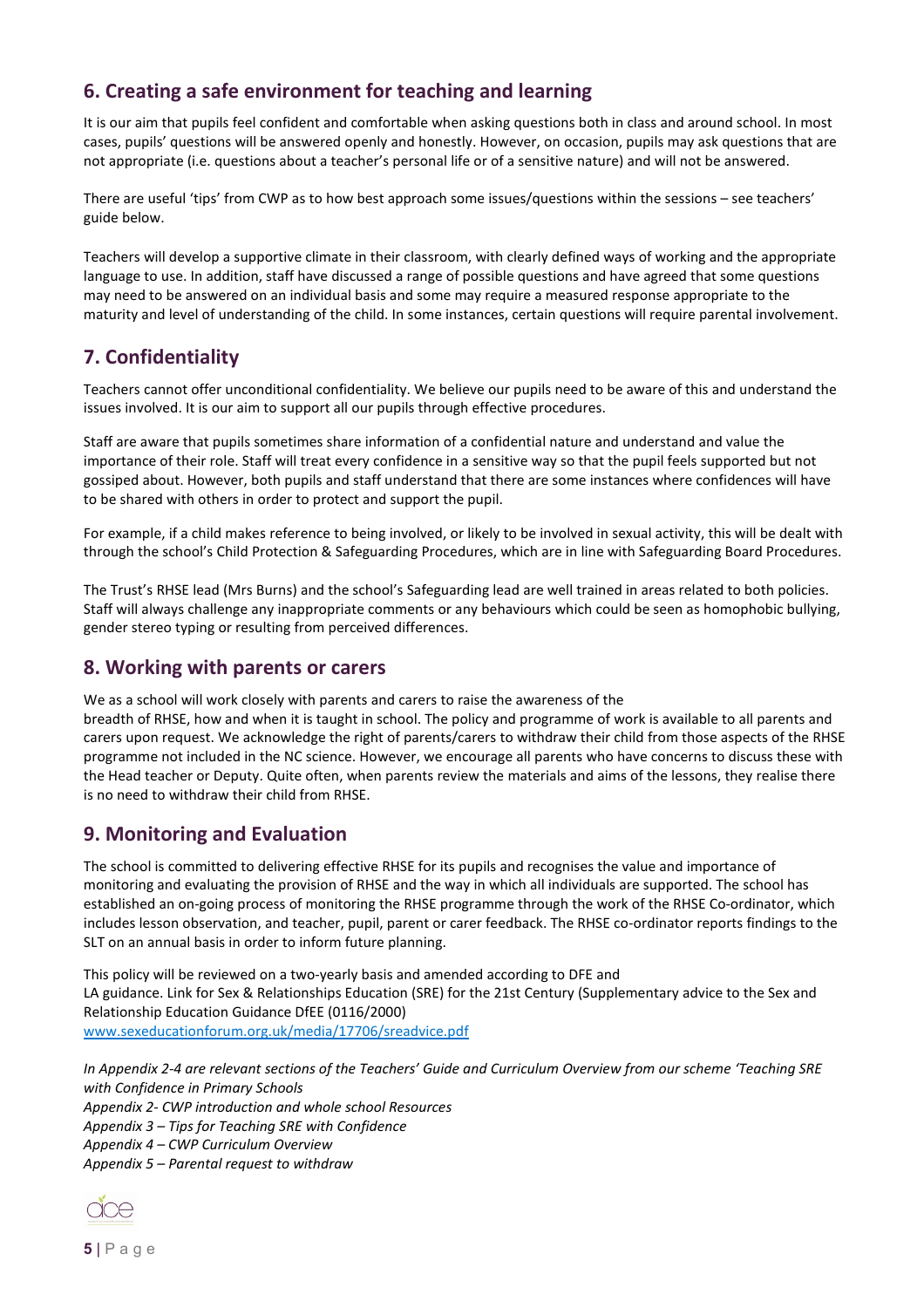## <span id="page-6-0"></span>**Appendix 1: What Pupils Should Know by the end of Primary School**

| <b>TOPIC</b>                    | <b>PUPILS SHOULD KNOW</b>                                                                                                                                                                                                                        |
|---------------------------------|--------------------------------------------------------------------------------------------------------------------------------------------------------------------------------------------------------------------------------------------------|
| Families and<br>people who care | That families are important for children growing up because they can give love, security and<br>stability                                                                                                                                        |
| about me                        | The characteristics of healthy family life, commitment to each other, including in times of<br>difficulty, protection and care for children and other family members, the importance of<br>spending time together and sharing each other's lives |
|                                 | That others' families, either in school or in the wider world, sometimes look different from<br>their family, but that they should respect those differences and know that other children's<br>families are also characterised by love and care  |
|                                 | That stable, caring relationships, which may be of different types, are at the heart of happy<br>families, and are important for children's security as they grow up                                                                             |
|                                 | That marriage represents a formal and legally recognised commitment of two people to each<br>other which is intended to be lifelong                                                                                                              |
|                                 | How to recognise if family relationships are making them feel unhappy or unsafe, and how to<br>seek help or advice from others if needed                                                                                                         |
| Caring friendships              | How important friendships are in making us feel happy and secure, and how people choose<br>and make friends                                                                                                                                      |
|                                 | The characteristics of friendships, including mutual respect, truthfulness, trustworthiness,<br>loyalty, kindness, generosity, trust, sharing interests and experiences and support with<br>problems and difficulties                            |
|                                 | That healthy friendships are positive and welcoming towards others, and do not make others<br>feel lonely or excluded                                                                                                                            |
|                                 | That most friendships have ups and downs, and that these can often be worked through so<br>that the friendship is repaired or even strengthened, and that resorting to violence is never<br>right                                                |
|                                 | How to recognise who to trust and who not to trust, how to judge when a friendship is making<br>them feel unhappy or uncomfortable, managing conflict, how to manage these situations and<br>how to seek help or advice from others, if needed   |
| Respectful<br>relationships     | The importance of respecting others, even when they are very different from them (for<br>example, physically, in character, personality or backgrounds), or make different choices or<br>have different preferences or beliefs                   |
|                                 | Practical steps they can take in a range of different contexts to improve or support respectful<br>relationships                                                                                                                                 |
|                                 | The conventions of courtesy and manners                                                                                                                                                                                                          |
|                                 | The importance of self-respect and how this links to their own happiness                                                                                                                                                                         |
|                                 | That in school and in wider society they can expect to be treated with respect by others, and<br>that in turn they should show due respect to others, including those in positions of authority                                                  |
|                                 | About different types of bullying (including cyberbullying), the impact of bullying,<br>responsibilities of bystanders (primarily reporting bullying to an adult) and how to get help                                                            |
|                                 | What a stereotype is, and how stereotypes can be unfair, negative or destructive                                                                                                                                                                 |
|                                 | The importance of permission-seeking and giving in relationships with friends, peers and<br>adults                                                                                                                                               |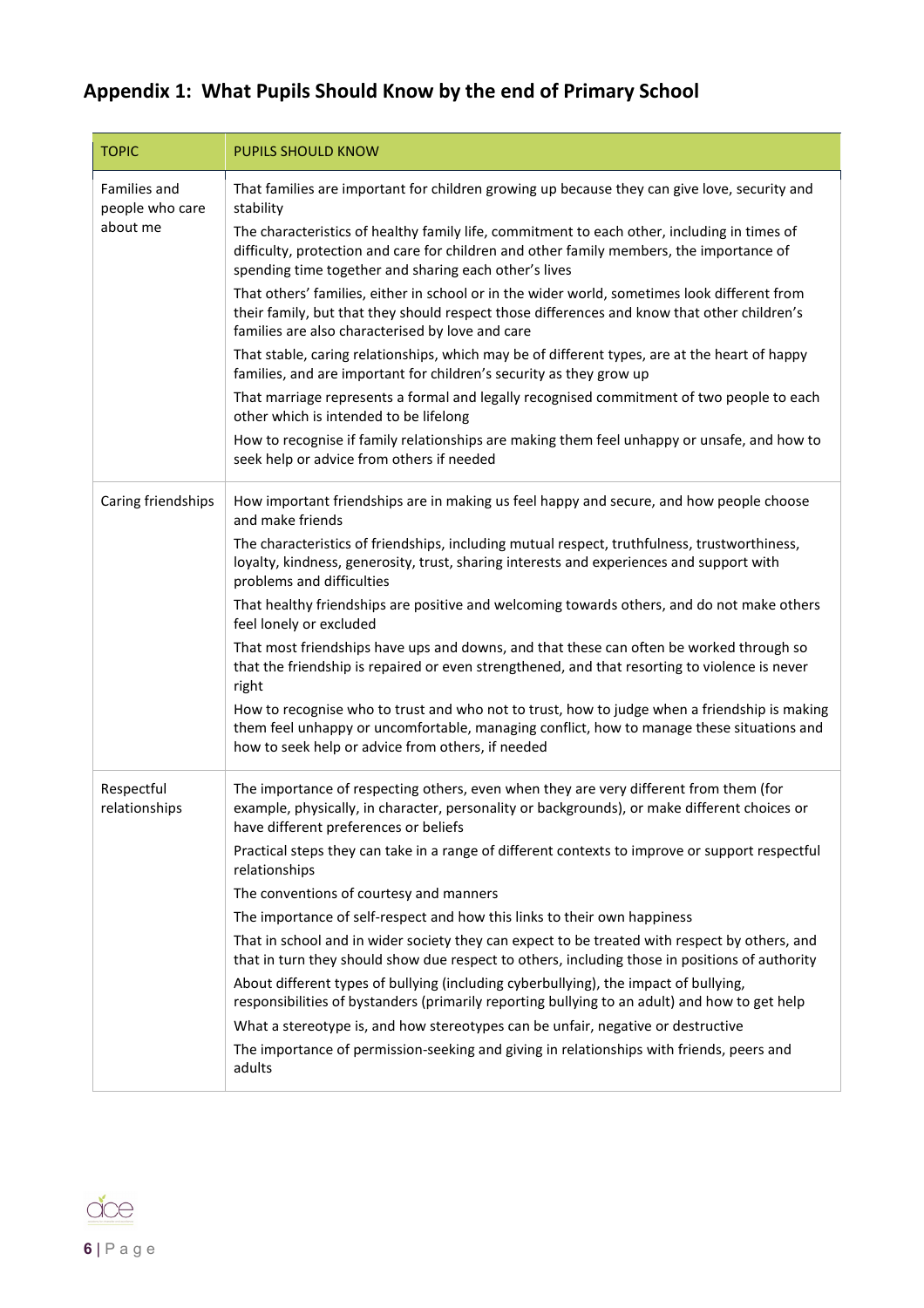| <b>TOPIC</b>            | <b>PUPILS SHOULD KNOW</b>                                                                                                                                                         |
|-------------------------|-----------------------------------------------------------------------------------------------------------------------------------------------------------------------------------|
| Online<br>relationships | That people sometimes behave differently online, including by pretending to be someone they<br>are not                                                                            |
|                         | That the same principles apply to online relationships as to face-to face relationships, including<br>the importance of respect for others online including when we are anonymous |
|                         | The rules and principles for keeping safe online, how to recognise risks, harmful content and<br>contact, and how to report them                                                  |
|                         | How to critically consider their online friendships and sources of information including<br>awareness of the risks associated with people they have never met                     |
|                         | How information and data is shared and used online                                                                                                                                |
| Being safe              | What sorts of boundaries are appropriate in friendships with peers and others (including in a<br>digital context)                                                                 |
|                         | About the concept of privacy and the implications of it for both children and adults; including<br>that it is not always right to keep secrets if they relate to being safe       |
|                         | That each person's body belongs to them, and the differences between appropriate and<br>inappropriate or unsafe physical, and other, contact                                      |
|                         | How to respond safely and appropriately to adults they may encounter (in all contexts,<br>including online) whom they do not know                                                 |
|                         | How to recognise and report feelings of being unsafe or feeling bad about any adult                                                                                               |
|                         | How to ask for advice or help for themselves or others, and to keep trying until they are heard                                                                                   |
|                         | How to report concerns or abuse, and the vocabulary and confidence needed to do so                                                                                                |
|                         | Where to get advice e.g. family, school and/or other sources                                                                                                                      |

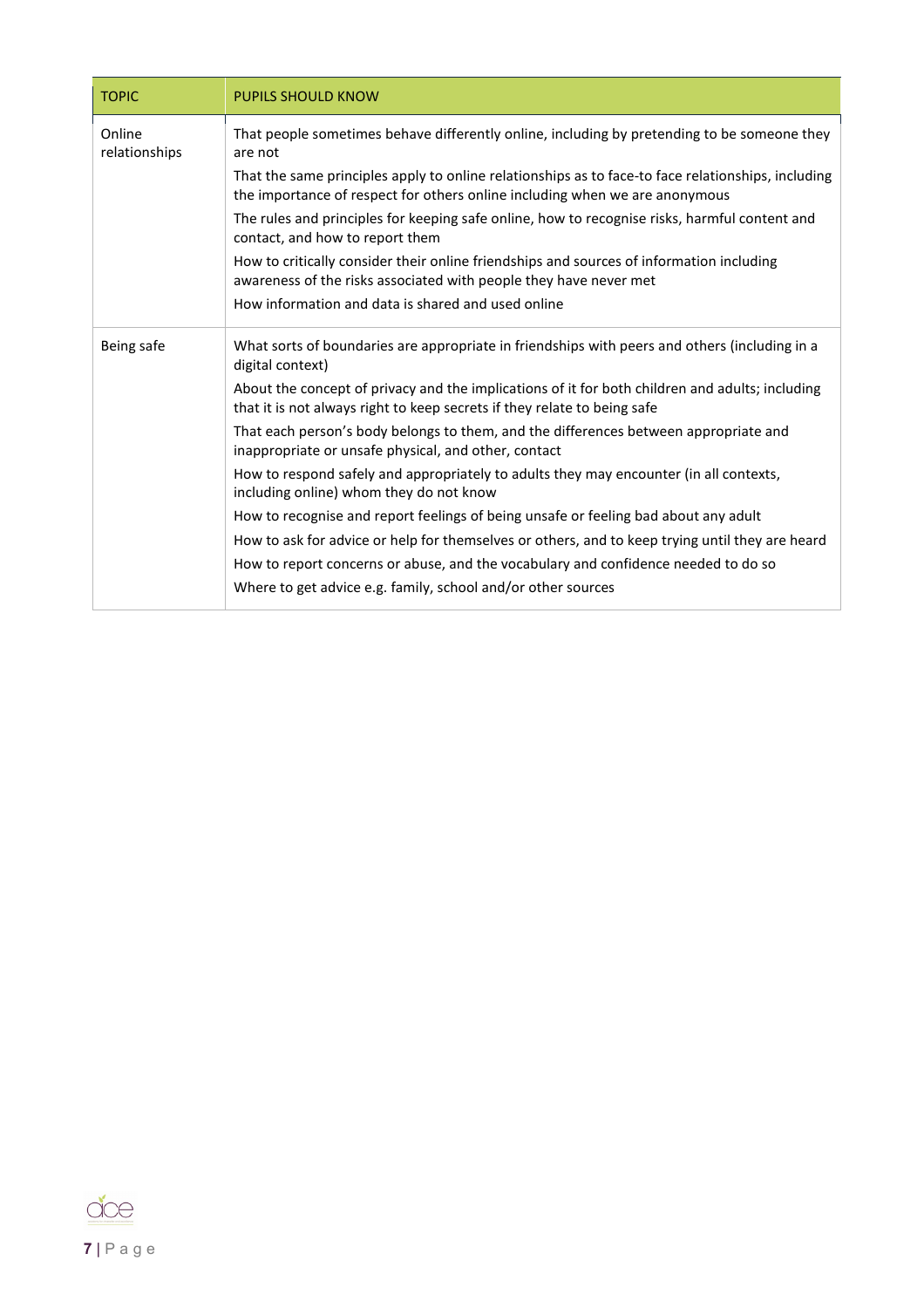#### <span id="page-8-0"></span>**Appendix 2: Introduction to the Christopher Winter Resources**

This is the 3rd edition of Teaching SRE with Confidence in Primary Schools, a comprehensive and inclusive resource for teachers and other professionals working in a primary school setting. As well as using this opportunity to introduce an additional year group (Reception) we have also included more focus on safeguarding / keeping children safe throughout the pack. This emphasis can be found in particular in the link between knowing the names for body parts, touch and personal space in Year 3; understanding appropriate and inappropriate touch in Year 6, and internet safety / communication in relationships in Year 6.

In Reception and Year 1 the focus is on fostering independence, encouraging children to help out in the family and to keep themselves clean. We have added new active learning materials for teaching about puberty in Key Stage 2 and have updated our references to the National Curriculum Science.

The pack includes an overview of a spiral curriculum for SRE, schemes of work and lesson plans that combine a range of teaching styles and active learning techniques. All lesson plans include hyper-links to stimulating teaching and white board materials. We have used these resources to train thousands of teachers to teach SRE with confidence. Every unit has been taught in a variety of schoolsettings and has been enthusiastically received by teachers and pupils.

CWP have been awarded the fpa Pamela Sheridan Award for Excellence in recognition of our pioneering professional development programme in sex and relationships education. CWP's success is based on a thorough understanding of what constitutes effective SRE for both teachers and pupils.

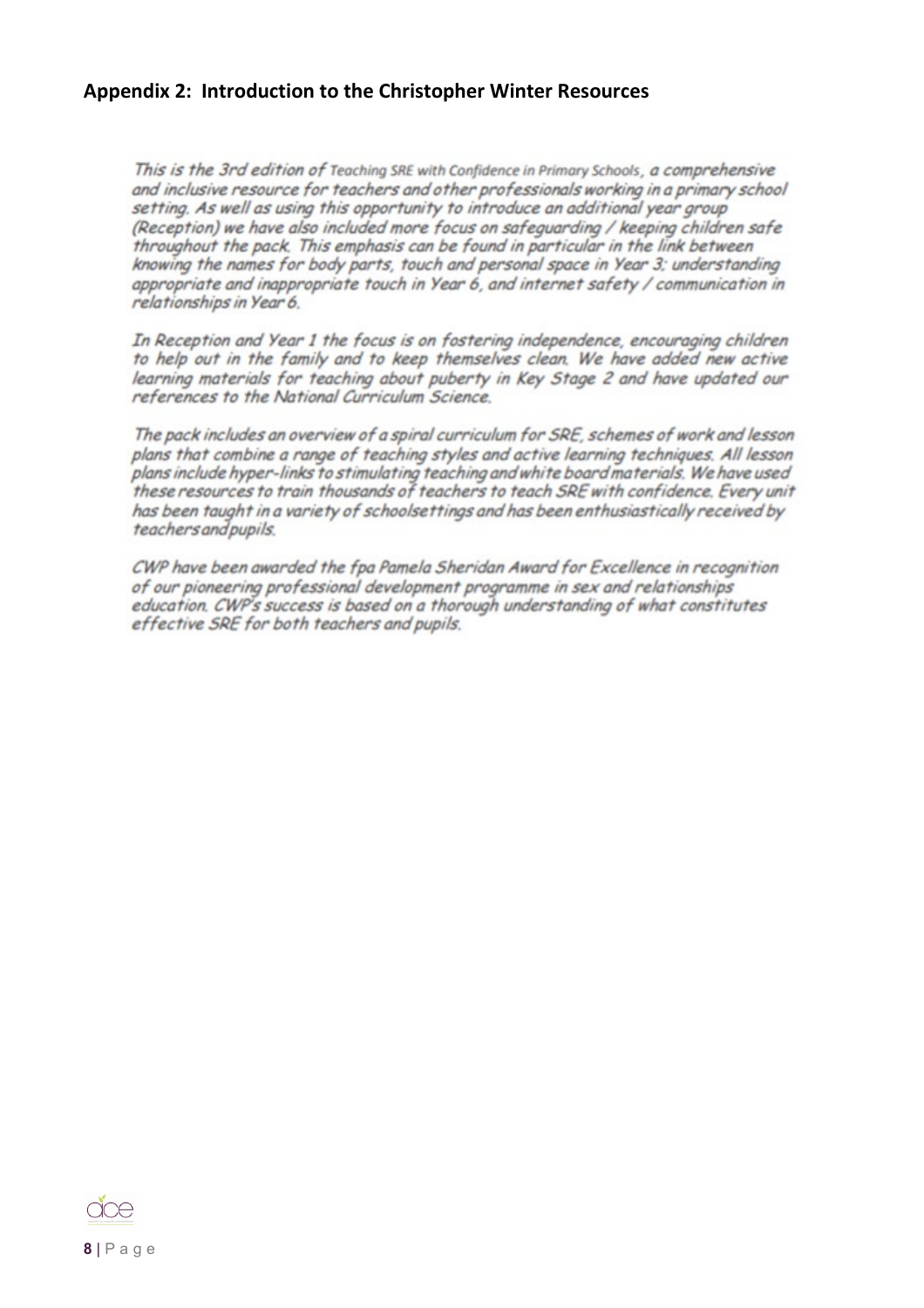### <span id="page-9-0"></span>**Appendix 3: Tips for Teaching SRE with Confidence**

#### Below are some comments teachers have made to us about why they lack the confidence to teach SRE:

- What will the parents say if I teach SRE? ¥
- $\blacksquare$ Our governors may not approve
- I'm worried about the type of questions pupils may ask ŧ
- ¥ Suppose the children ask me personal questions?
- I don't know what language to use  $\blacksquare$
- ï We have a number of religious and cultural beliefs at our school, how can we berespectful of all of them?
- Is it ok to talk about same sex relationships? ٠
- How do I know what is appropriate to teach? ¥

#### CWP respond with the following tips:

- Check your school has an up-to-date policy for SRE, this should be approved by ٠ governors and parents/carers and will include information on the content and organisation of SRE
- Develop ground rules for SRE with the whole class, refer to them regularly and  $\blacksquare$ encourage the pupils to doso
- $\bullet$ Use distancing techniques such as anonymous questions, case studies and problem pages to help pupils avoid personalising issues
- $\begin{array}{c} \bullet \\ \bullet \end{array}$ Agree as a class not to ask personal questions
- Admit if you do not know an answer to a question and find out the answer later ٠
- If a child's question seems inappropriate, agree to discuss it later with the child i. individually, rather than with the whole class
- Discuss religious and cultural beliefs with the pupils avoid making assumptions ŧ
- Talk about sexuality without promoting any one kind of relationship ä

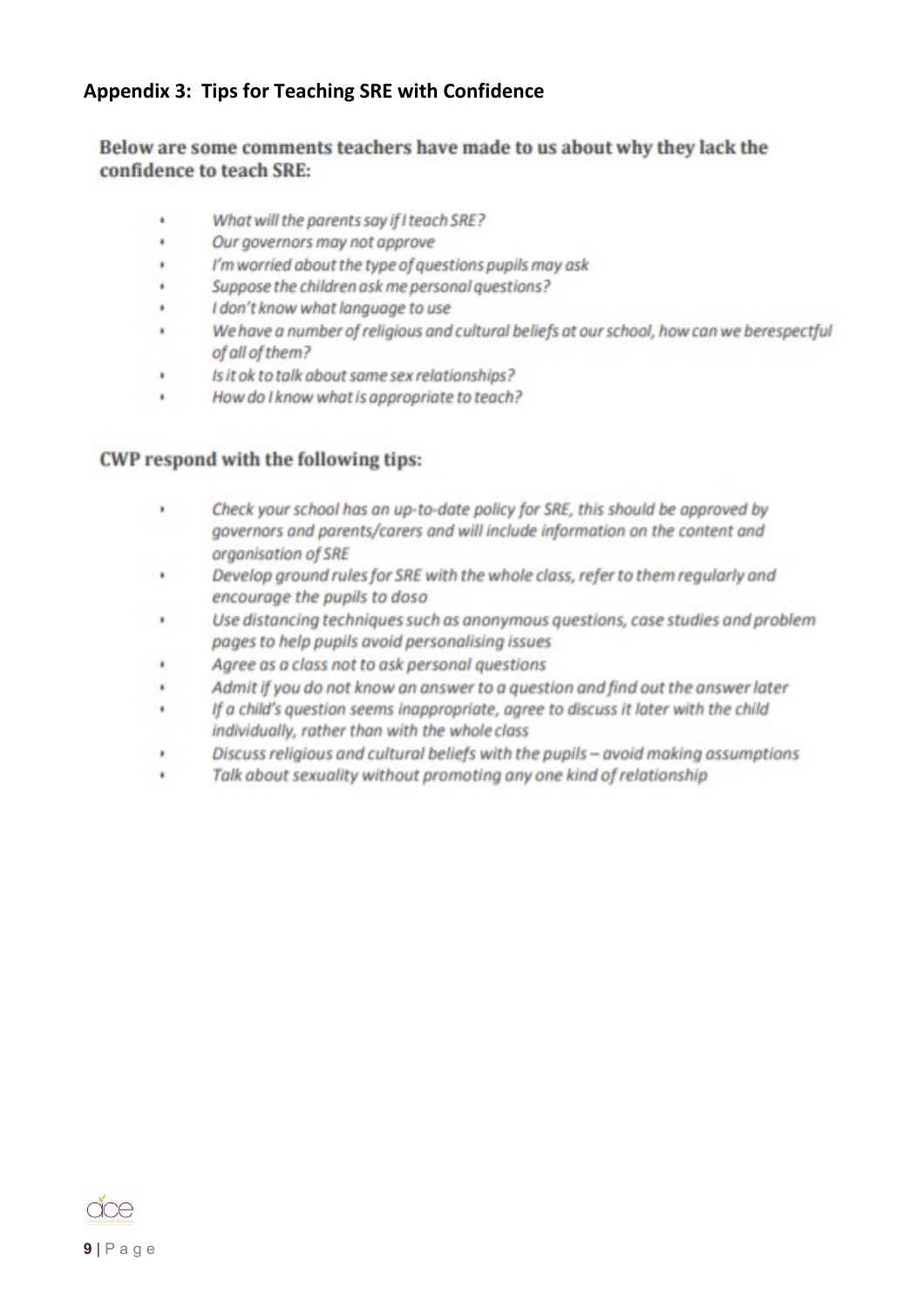## <span id="page-10-0"></span>**Appendix 4: Christopher Winter Curriculum Overview**

| <b>CWP Curriculum Overview</b>                                                                                                                                                                                                               |                                                                                                                                                                           | reception<br>year 4                                                                     | year 1<br>year 5                                                                                                                                            | year 2<br>year 6           | year 3<br>Additional                                                 |
|----------------------------------------------------------------------------------------------------------------------------------------------------------------------------------------------------------------------------------------------|---------------------------------------------------------------------------------------------------------------------------------------------------------------------------|-----------------------------------------------------------------------------------------|-------------------------------------------------------------------------------------------------------------------------------------------------------------|----------------------------|----------------------------------------------------------------------|
| <b>Reception</b><br><b>Family and Friendship</b><br><b>Lesson 1: Caring Friendships</b><br>Lesson 2: Being Kind<br><b>Lesson 3: Families</b>                                                                                                 | Year 1<br><b>Growing and Caring</b><br><b>For Ourselves</b><br><b>Lesson 1: Different Friends</b><br>Lesson 2: Growing & Changing<br><b>Lesson 3: Families &amp; Care</b> |                                                                                         | Year <sub>2</sub><br><b>Differences</b><br><b>Lesson 1: Differences</b><br><b>Lesson 2: Male &amp; Female Animals</b><br><b>Lesson 3: Naming Body Parts</b> |                            |                                                                      |
| Year <sub>3</sub><br><b>Valuing Difference</b><br>and Keeping Safe<br><b>Lesson 1: Body Differences</b><br><b>Lesson 2: Personal Space</b><br>Lesson 3: Help and Support                                                                     | Year 4<br><b>Growing Up</b><br>Lesson 1: Changes<br>Lesson 2: What is Puberty?<br>Lesson 3: Healthy Relationships                                                         |                                                                                         | Year <sub>5</sub><br><b>Puberty</b>                                                                                                                         | Lesson 3: Help and Support | Lesson 1: Talking about Puberty<br>Lesson 2: The Reproductive System |
| Year 6<br><b>Puberty, Relationships &amp; Reproduction</b><br><b>Lesson 1: Puberty &amp; Reproduction</b><br>Lesson 2: Communication in Relationships<br>Lesson 3: Families, Conception & Pregnancy<br><b>Lesson 4: Online Relationships</b> |                                                                                                                                                                           | <b>Additional Folder Year 5/6</b><br>Unit 1: FGM<br><b>Unit 2: Respect and Equality</b> |                                                                                                                                                             |                            |                                                                      |

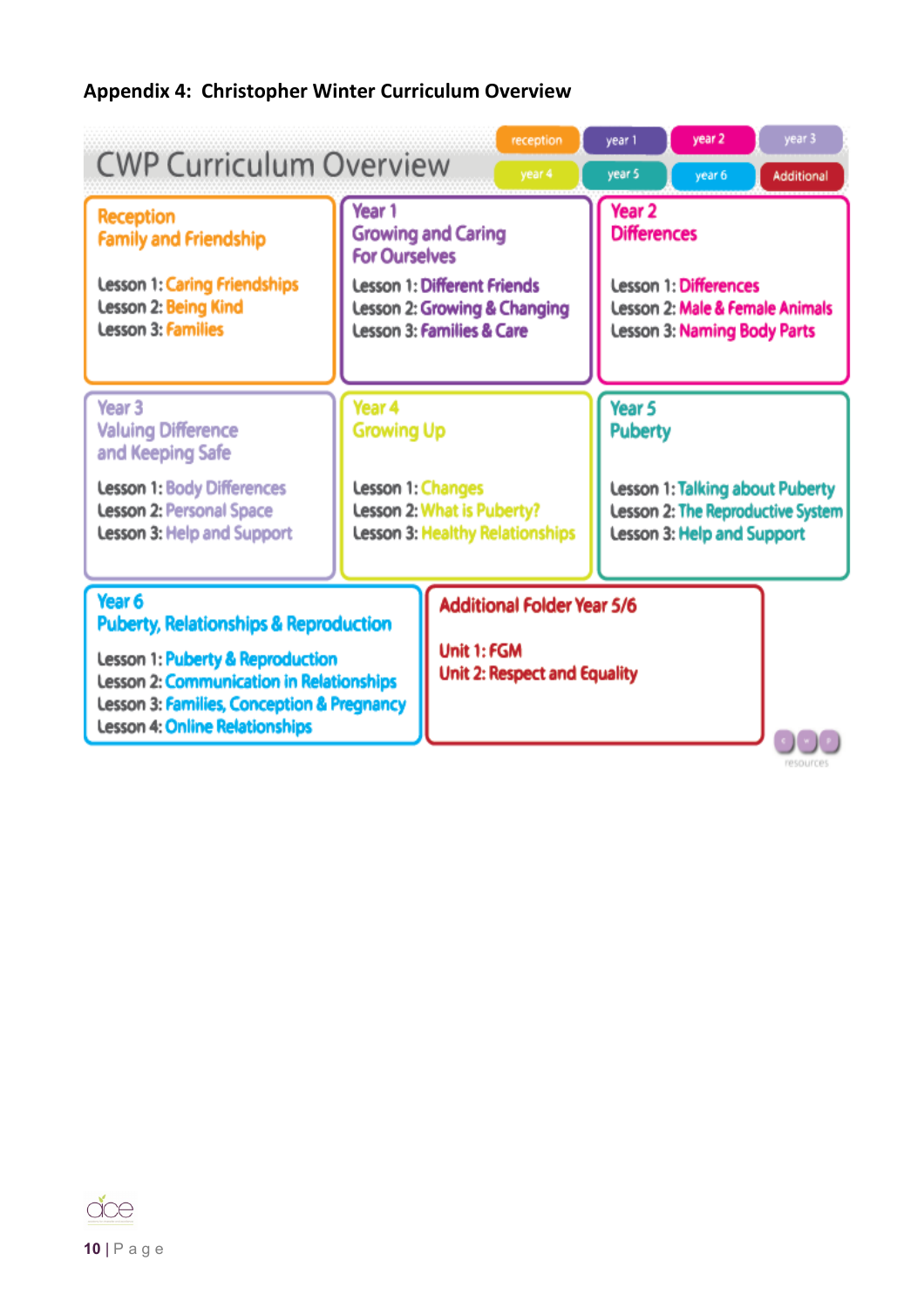### <span id="page-11-0"></span>**Appendix 5: A Charter for faith sensitive and inclusive relationships education, relationships and sex education (RSE) and Health Education (RSHE)[1](#page-11-1)**

In The Academy for Character and Excellence we seek to provide Relationships Education, Relationships and Sex Education (RSE) and Health Education (RSHE), which will enable all pupils to flourish.

#### **We commit:**

- 1. **To work in partnership with parents and carers**. This will involve dialogue with parents and carers through all stages of policy development as well as discussing the resources used to teach their children and how they can contribute at home. It must, however, be recognised that the law specifies that what is taught and how it is taught is ultimately a decision for the school.
- 2. **That RSHE will be delivered professionally and as an identifiable part of PSHE**. It will be led, resourced and reported to parents in the same way as any other subject. There will be a planned programme delivered in a carefully sequenced way. Staff will receive regular training in RSHE and PSHE. Any expert visitors or trainers invited into the school to enhance and supplement the programme will be expected to respect the schools published policy for RSHE.
- 3. **That RSHE will be delivered in a way that affords dignity and shows respect to all who make up our diverse community.** It will not discriminate against any of the protected characteristics in the Equality Act<sup>[2](#page-11-2)</sup> and will be sensitive to the faith and beliefs of those in the wider school community. RSHE will seek to explain fairly the tenets and varying interpretations of religious communities on matters of sex and relationships and teach these viewpoints with respect. It will value the importance of faithfulness as the underpinning and backdrop for relationships. It will encourage pupils to develop the skills needed to disagree without being disagreeable, to appreciate the lived experience of other people and to live well together.
- 4. **That RSHE will seek to build resilience in our pupils to help them form healthy relationships, to keep themselves safe and resist the harmful influence of pornography in all its forms**. It will give pupils opportunities to reflect on values and influences including their peers, the media, the internet, faith and culture that may have shaped their attitudes to gender, relationships and sex. It will promote the development of the wisdom and skills our pupils need to make their own informed decisions.
- 5. **That RSHE will promote healthy resilient relationships set in the context of character and virtue development**. It will reflect the vision and associated values of the school, promote reverence for the gift of human sexuality and encourage relationships that are hopeful and aspirational. Based on the school's values it will seek to develop character within a moral framework based on virtues such as honesty, integrity, selfcontrol, courage, humility, kindness, forgiveness, generosity and a sense of justice but does not seek to teach only one moral position.

<span id="page-11-2"></span>marriage and civil partnership and pregnancy and maternity.



<span id="page-11-1"></span><sup>&</sup>lt;sup>1</sup> RSHE is used to indicate either Relationships Education, Relationships and Sex Education and Health Education as determined by the school context since, after consultation with parents and carers primary schools may decide to include elements of sex education in their curriculum.<br><sup>2</sup> The protected characteristics are age, disability, gender reassignment, race, religion or belief, sex, sexual orientation,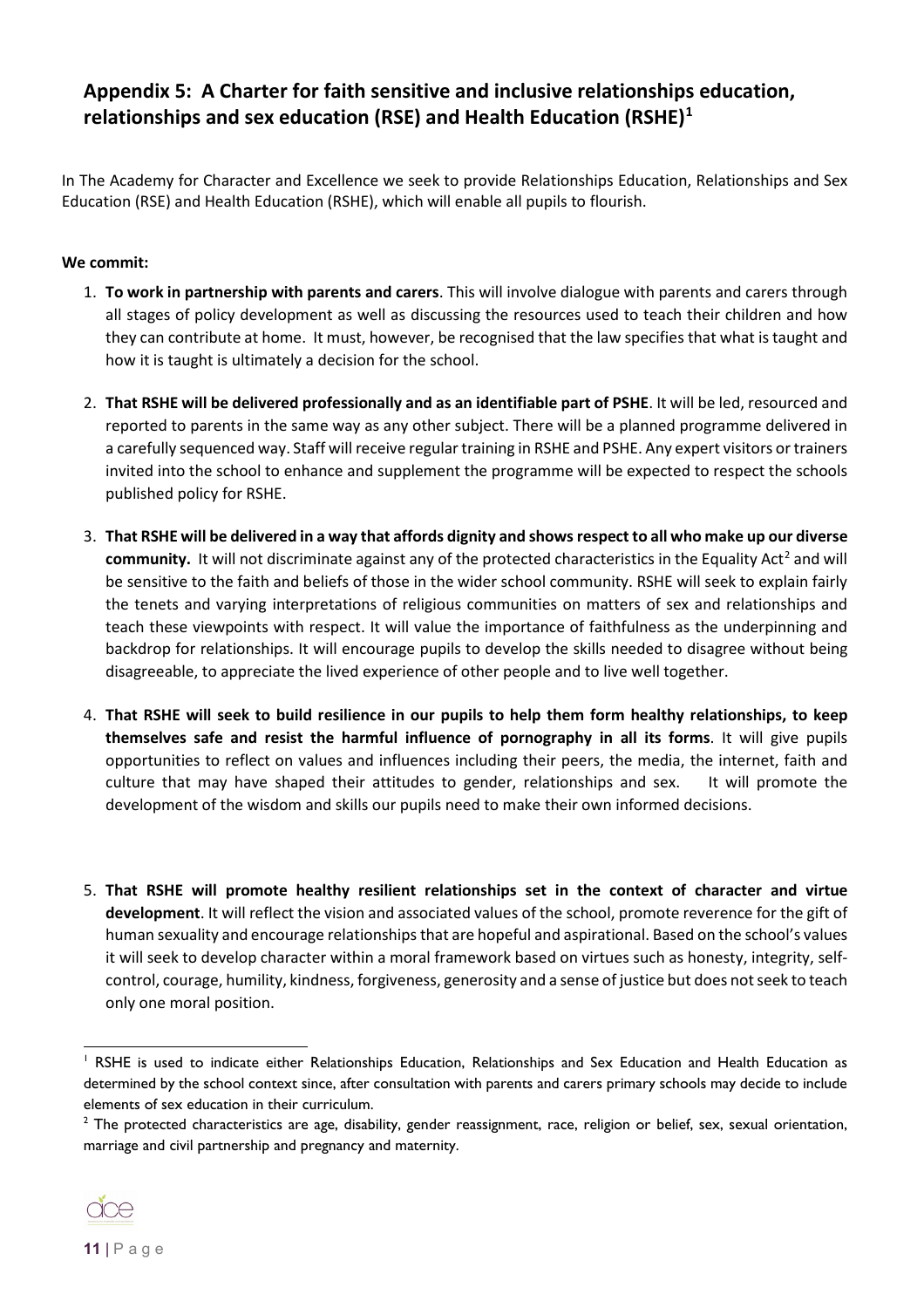- 6. **That RSHE will be based on honest and medically accurate information from reliable sources of information, including about the law and legal rights**. It will distinguish between different types of knowledge and opinions so that pupils can learn about their bodies and sexual and reproductive health as appropriate to their age and maturity.
- 7. **To take a particular care to meet the individual needs of all pupils including those with special needs and disabilities.** It will ensure that lessons and any resources used will be accessible and sensitive to the learning needs of the individual child. We acknowledge the potential vulnerability of pupils who have special needs and disabilities (SEND) and recognise the possibilities and rights of SEND pupils to high quality relationships and sex education.
- 8. **To seek pupils' views about RSHE so that the teaching can be made relevant to their lives.** It will discuss real life issues relating to the age and stage of pupils, including friendships, families, faith, consent, relationship abuse, exploitation and safe relationships online. This will be carefully targeted and age appropriate based on a teacher judgment about pupil readiness for this information in consultation with parents and carers.